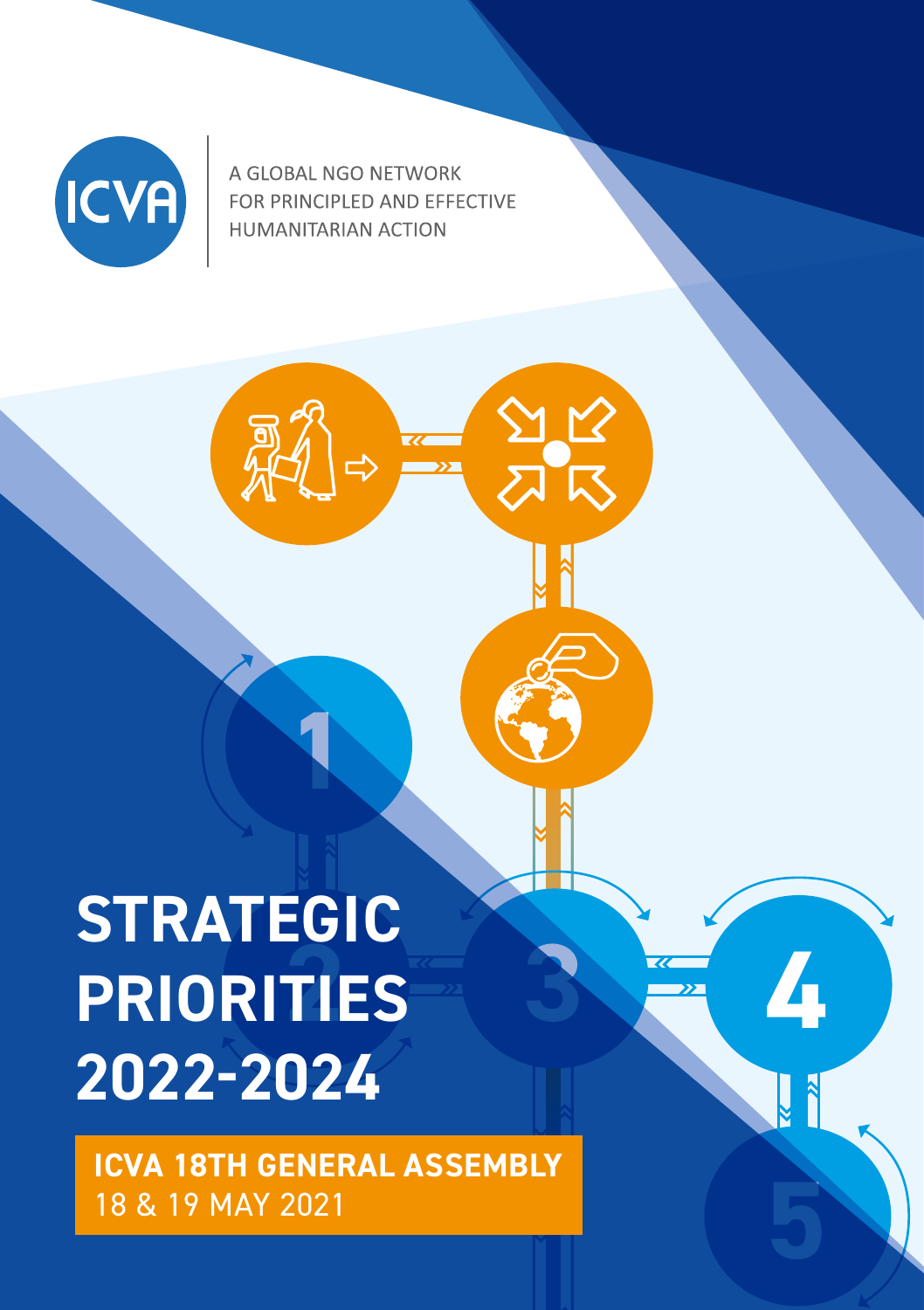The ICVA 2030 strategic framework will be implemented by a series of three-year and annual plans guided by strategic priorities derived from the overarching vision.

The 18th General Assembly on 18th and 19th May 2021 will approve the Strategic Priorities 2022-2024 proposed by the Board.

 These priorities are drawn from the 2030 strategic vision, providing a more specific focus for the period 2022-2024.

On the basis of these priorities, the Secretariat will develop a three-year plan 2022-2024 for Board approval in November 2021. The plan will include specific choices on content of ICVAs work, enabling strategies, the resource planning and requirements and a set of performance indicators.

 The Strategic Priorities 2022-2024 follow context, strategic aspects, key initiatives and what success looks like.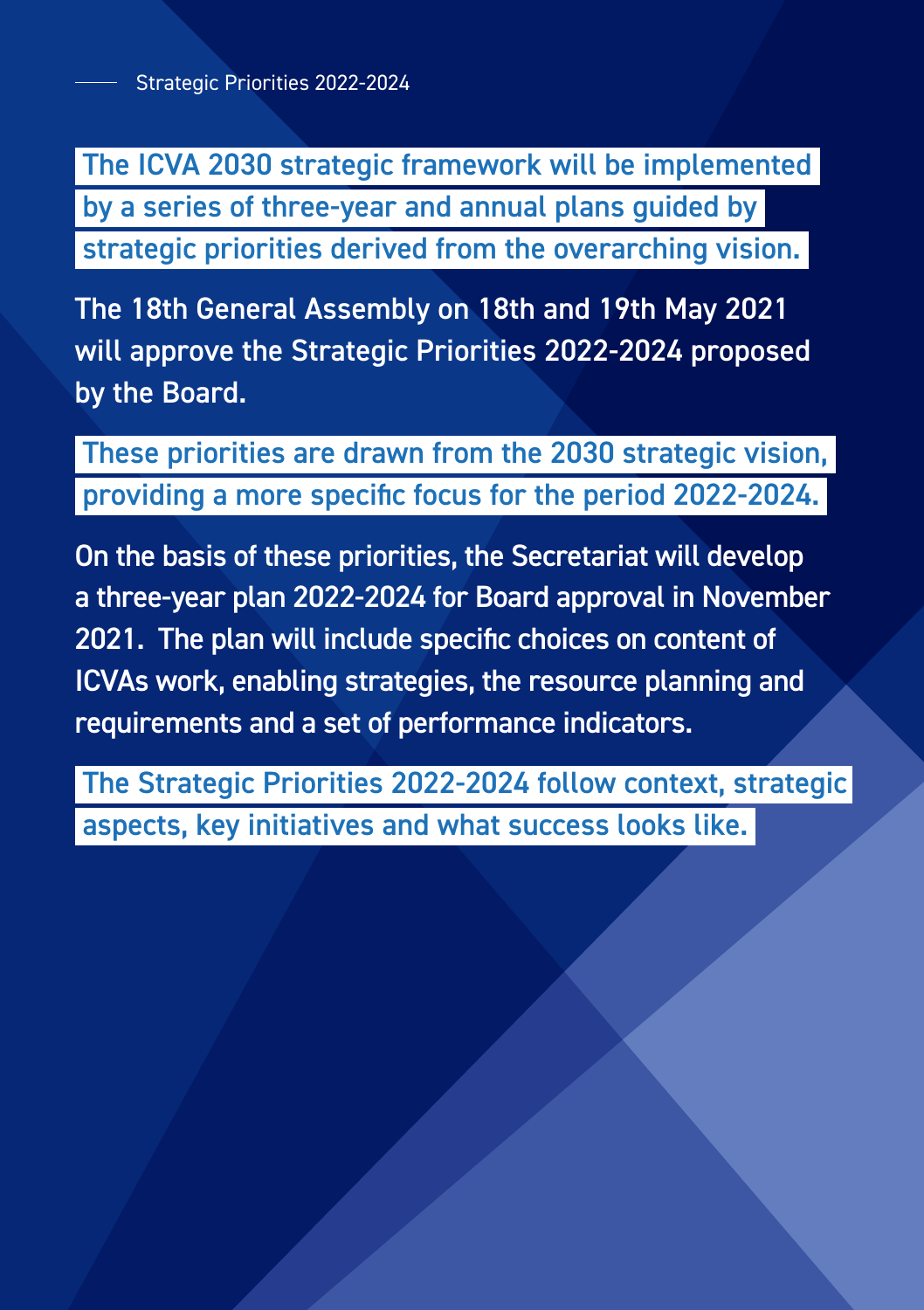# Table of Content

| <b>Focus Area 1</b>                                           | 04 |
|---------------------------------------------------------------|----|
| <b>Forced Migration</b>                                       |    |
| <b>Focus Area 2</b>                                           | 05 |
| Coordination                                                  |    |
| <b>Focus Area 3</b>                                           | 06 |
| Financing                                                     |    |
| <b>Transformation 1</b>                                       | 07 |
| Champion principled humanitarian action                       |    |
| <b>Transformation 2</b>                                       | 80 |
| Address the impact of 'climate change' on humanitarian action |    |
| <b>Transformation 3</b>                                       | 09 |
| Be globally distributed and locally rooted                    |    |
| <b>Transformation 4</b>                                       | 10 |
| Be diverse, inclusive, and live our values                    |    |
| <b>Transformation 5</b>                                       | 11 |
| Proactively engage in agile collaborative partnerships        |    |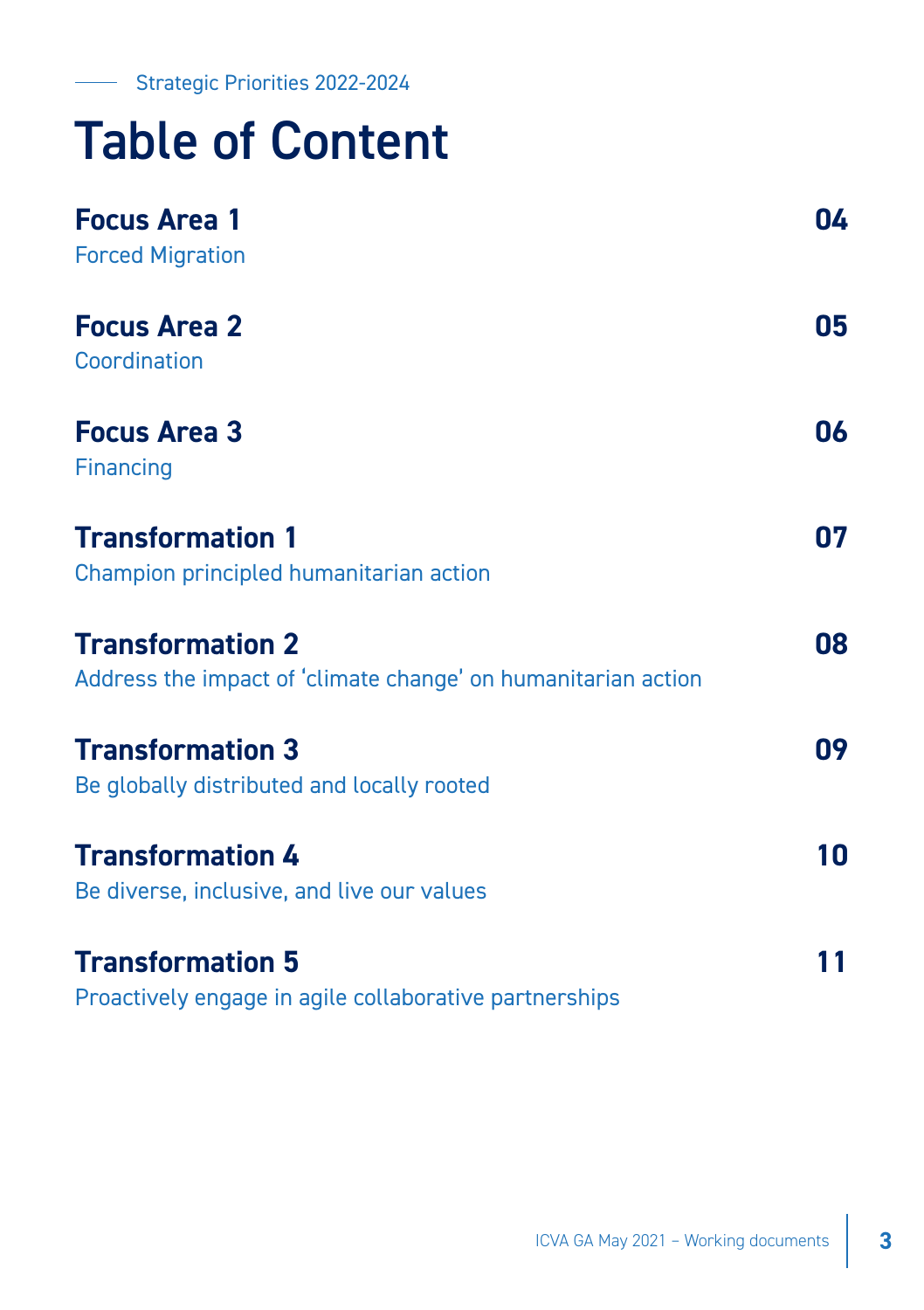# <span id="page-3-0"></span>Focus Area 1 Forced Migration

## **Context**

- Conflicts, generalised violence, serious human rights violations and climate devastation have long been among the complex and interlinked drivers of forced migration. This ever-increasing trend is expected to continue in the upcoming decade.
- Moreover, a couple of years after the affirmation of the Global Compact on Refugees (GCR), the COVID-19 pandemic emerged as a global disruptor to the provision of assistance, protection and durable solutions to a wide range of displaced populations, with potential major mid- and long-term ramifications, particularly on access to rights and services.

# **Strategic priority/aspects**

- $\cdot$  We<sup>1</sup> continue to follow developments on the ground, in laws, policies and practices, ensuring NGOs have timely access to quality information and can influence such developments at all levels.
- We continue to engage in selected human mobility governance processes at global and regional level, focusing on refugees, IDPs and migrants in vulnerable situations.

#### **Key initiatives**

- **• Global Compact on Refugees arrangements,**  including the second Global Refugee Forum to be organised in 2023, with a continued focus on protection and durable solutions for displaced populations.
- **UNHCR's Strategic Framework for Climate Action** and similar initiatives by NGOs and other international organisations designed to tackle forced migration linked to environmental hazards.
- Follow up to the recommendations from the **High-Level Panel on Internal Displacement.**

#### **What success looks like**

- Further increased influence and impact on humanitarian policy and practice within ICVA's focus areas and translation of humanitarian principles into action.
- Identified and integrated environmental dimensions into our work within focus areas or as distinct initiatives impacting policy and practice related to identifying, responding to and mitigating climate related humanitarian crises.
- An established track record of effective partnerships with people and organisations closest to humanitarian crises; with other networks, and other sectors in supporting and influencing humanitarian work.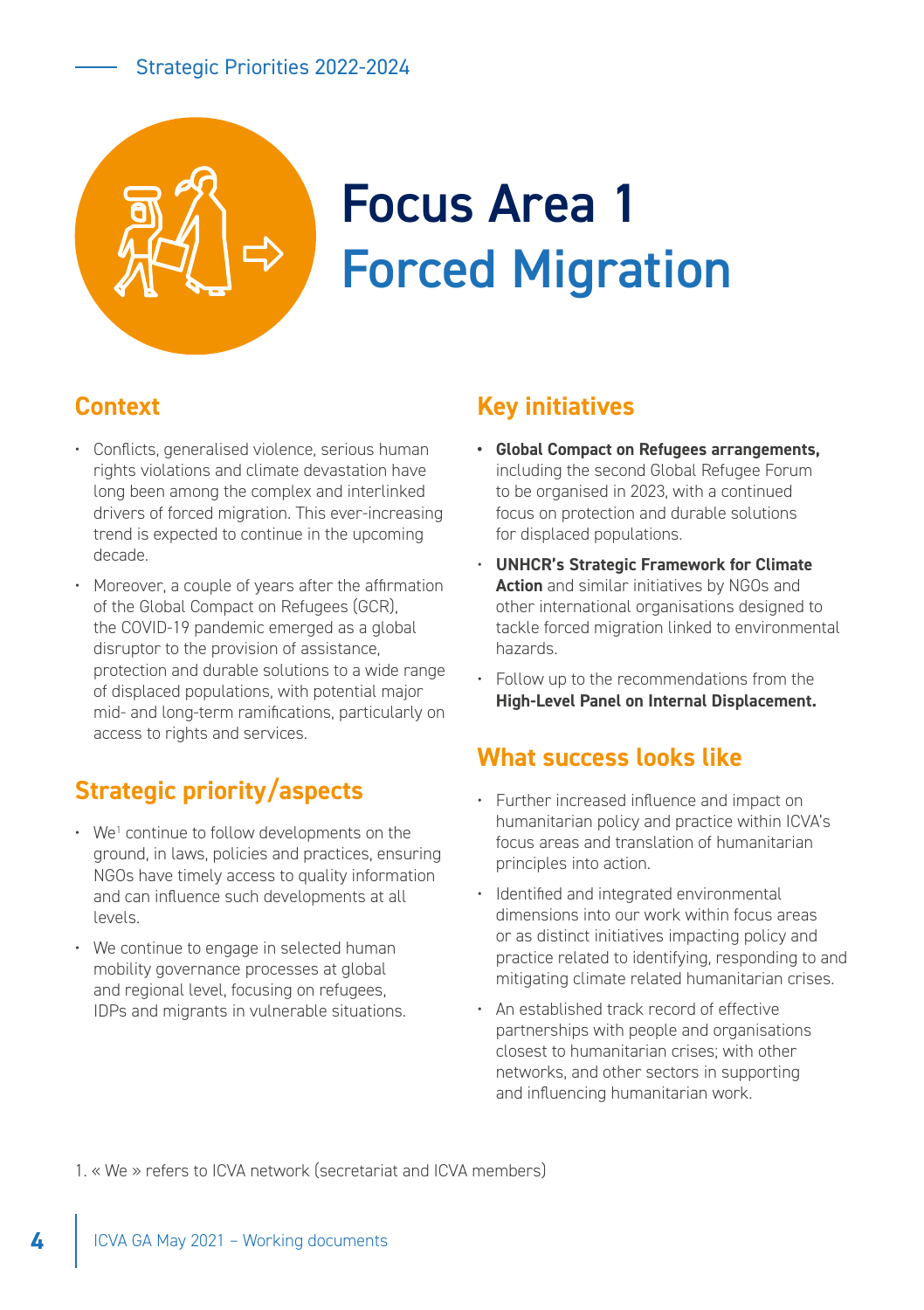<span id="page-4-0"></span>

# **Context**

• Coordination helps diverse humanitarian actors operate more efficiently and effectively in relation to one another. A variety of coordination mechanisms bring together an increasing number of actors, at global, regional, national and sub-national levels, however it can be challenging for NGOs to understand and influence these mechanisms.

# **Strategic priority/aspects**

 $\cdot$  We<sup>2</sup> strengthen the collective ability of NGOs to engage with and influence a range of existing or emerging coordination mechanisms, to ensure they are inclusive, contextualised and fit-for-purpose in supporting principled and effective humanitarian action.

### **Key initiatives**

- Engagement with and support of the work of the **Inter-Agency Standing Committee (IASC),** including through championing greater inclusion and leadership of diverse NGO representation in all coordination mechanisms at global, regional and national levels.
- Intensification of investments in supporting **NGO Fora** as central actors within national coordination structures, addressing impediments to principled NGO action, and continuing advocacy for alternative models of coordination to support principled and effective humanitarian assistance today and in the future.

## **What success looks like**

- NGO engagement leads to improvement in existing IASC structures and prompts collective action on creating a more inclusive and fit-for-purpose humanitarian system.
- Agile and effective partnerships between ICVA and NGO Fora improve humanitarian operations and in all humanitarian contexts NGOs benefit from stronger links to global policy, advocacy and coordination support efforts.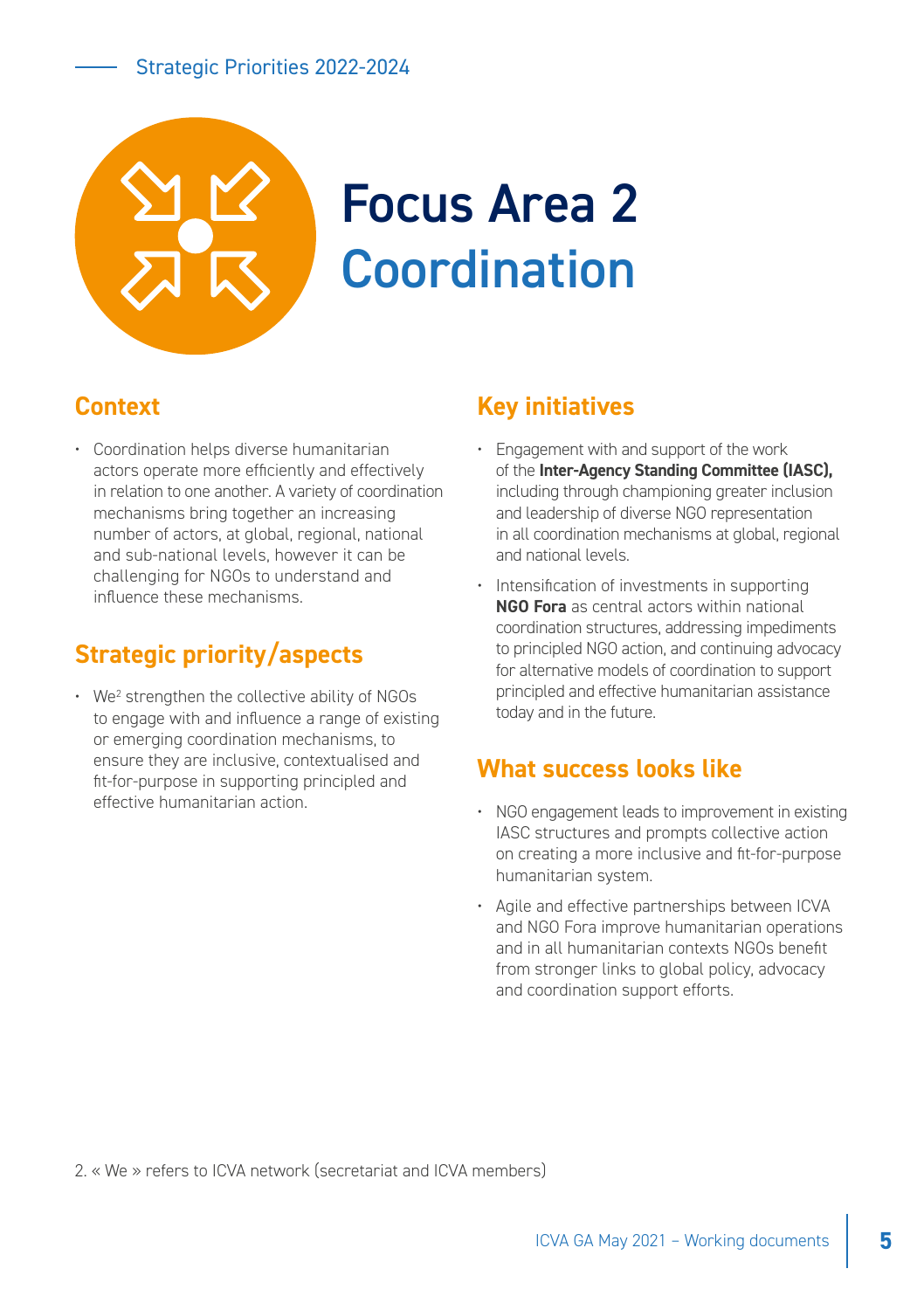<span id="page-5-0"></span>

# Focus Area 3 **Financing**

# **Context**

- The key strategic action areas of the High-Level Panel on Humanitarian Financing in 2016 remain valid today: 1) reducing the needs (i.e., burdens on the humanitarian system), 2) mobilising additional funds through either traditional or innovative mechanisms, and 3) improving the efficiency of humanitarian funding.
- The effects of the COVID-19 pandemic have further complicated the outlook for humanitarian finance. While humanitarians have been able to prevent a drop in available funding, needs have increased exponentially, further widening the humanitarian funding gap.

# **Strategic priority/aspects**

• We<sup>3</sup> continue to build on efforts to advocate for NGO access to principled, quality funding. Quality funding encompasses a range of initiatives to ensure that humanitarian funding streams

are flexible and resilient to adjust to shocks and needs as they arise and channelled as directly

as possible to front-line responders – especially local and national partners.

## **Key initiatives**

- A maintained leadership role in **key humanitarian platforms that shape finance policy** with donors and agencies, such as the Grand Bargain and ASC bodies.
- Close engagement with OCHA Pooled Funds to improve **funding pass-through to NGOs** and increase participation of local partners.
- Facilitation of the **engagement between NGOs and UN agencies** to negotiate simplified and harmonised conditions of partnership.

### **What success looks like**

- We are a trusted voice in the humanitarian finance policy space, with the ability to connect directly with a range of donors and UN agencies in advocating for humanitarian NGOs.
- Access to quality funding for NGOs is improved, and there are tools developed to better measure access.
- Conditions of partnership between UN agencies and NGOs are simplified and harmonised as reflected in improved use of the UN Partner Portal, revised and simplified partnership documents, etc.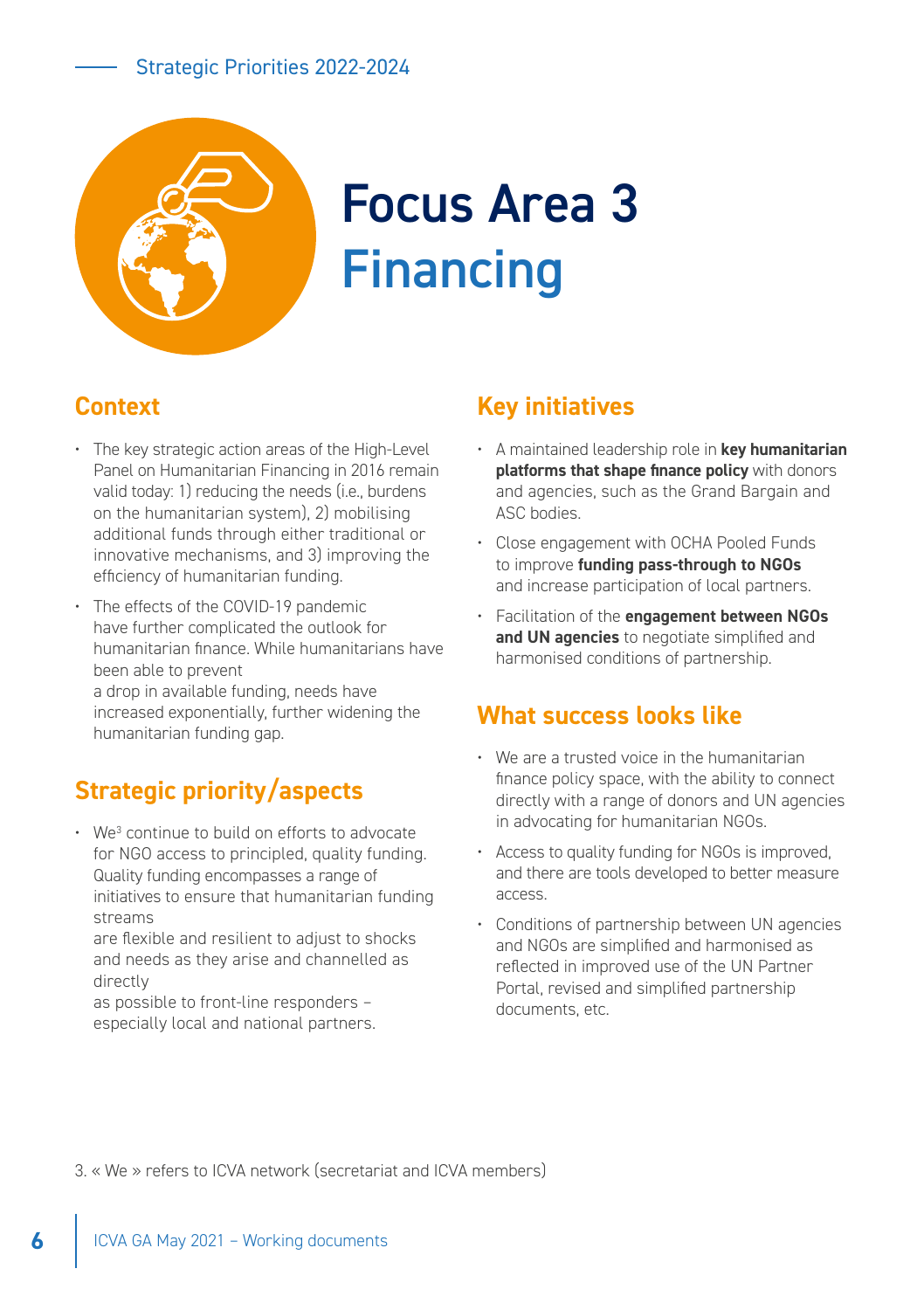<span id="page-6-0"></span>

# Transformation 1

#### **Context**

- The COVID-19 crisis has sent shock waves throughout the humanitarian sector, prompting new questions and fast-tracking older ones.
- Space for international humanitarian action. independent of comprehensive frameworks and working alongside international and national systems, is increasingly challenging.
- The stakes are high to navigate a thin line between pragmatism in a constrained environment

(both politically and financially) and advocating for principled humanitarian action, all while ensuring more efficient coordination, a multi-dimensional response and rebuilding the road towards the SDGs.

## **Strategic priority/aspects**

• We<sup>4</sup> demonstrate ongoing pro-active advocacy for the respect of independent humanitarian action and the protection of the civic space required for independent action.

#### **Key initiatives**

• Collaboration with **ongoing initiatives and organisations working on IHL** and humanitarian principles benefiting ICVA members for the work on the ground.

#### **What success looks like**

- ICVA advocacy for the respect of independent humanitarian action and the protection of the civic space is documented.
- Success in further integrating in the work plans of ICVA Focus Areas the translation of humanitarian principles into action to increase influence and impact on humanitarian policy and practice is documented.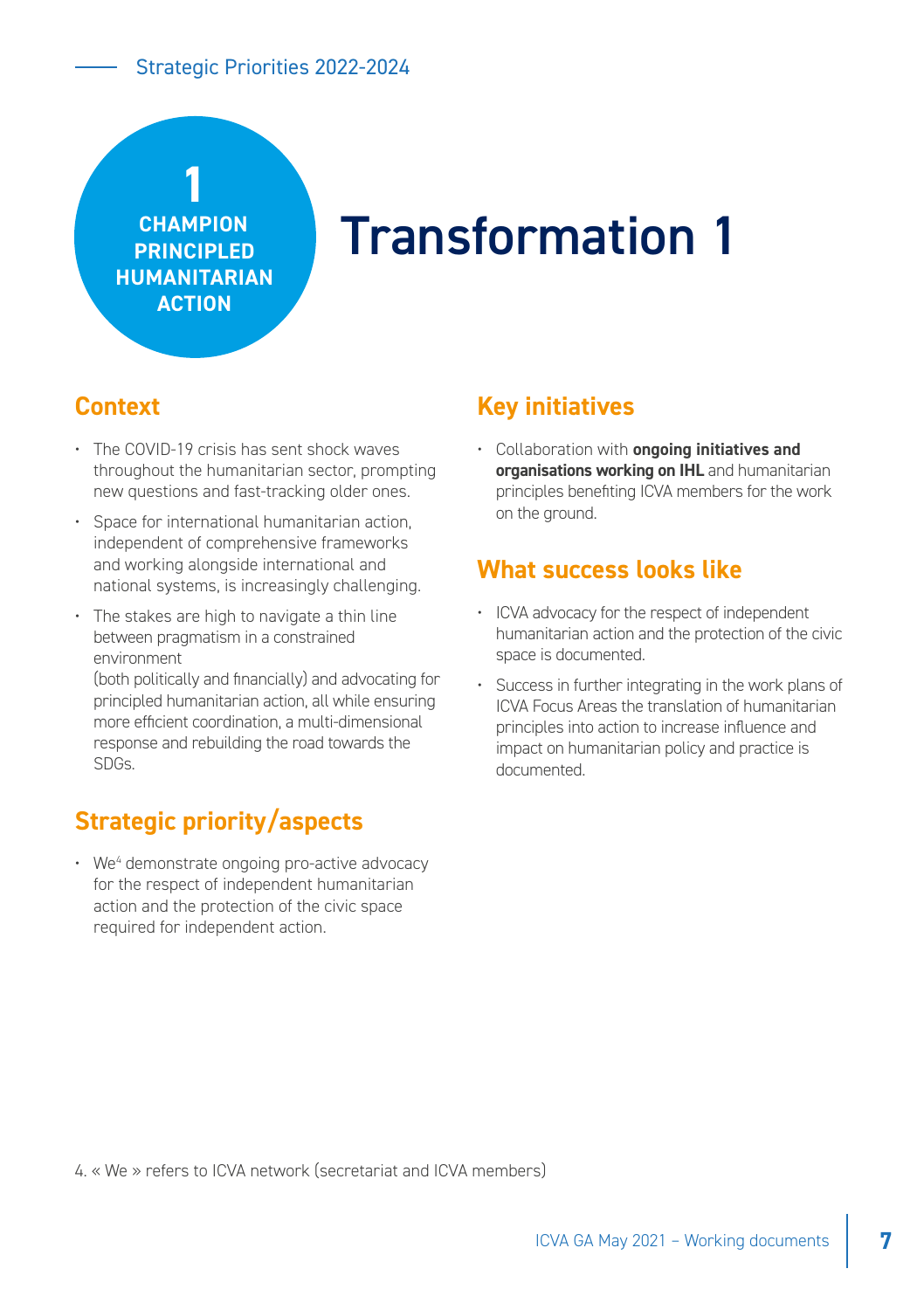# **2**

<span id="page-7-0"></span>**ADDRESS IMPACT OF CLIMATE CHANGE ON HUMANITARIAN ACTION**

# Transformation 2

#### **Context**

- The scale and significance of climate change cannot be ignored.
- We are deeply worried about the scale of the climate and environment crises and our capacity to respond to rising needs. Addressing them has become a priority issue for us.
- At a technical level, a collection of guidelines and standards already exist or are being developed on how to integrate climate risk into programmes and operations and on how to reduce the environmental impacts of our work.

## **Strategic priority/aspects**

 $\cdot$  We<sup>5</sup> clarify our role as humanitarian actors and what we can offer in engaging with others in terms of mitigating and adapting action to the increasing impact of climate change on humanitarian needs and in terms of innovating to minimise the negative environmental impact of our own operations.

#### **Key initiatives**

• Implementation of the **five commitments and motion to action** adopted by the 18<sup>th</sup> ICVA General Assembly, May 2021<sup>6</sup>.

#### **What success looks like**

- Environmental dimensions are integrated in the work plans of ICVA Focus Areas: Forced Migration, Financing and Coordination.
- Steps are taken by the network to implement the Climate and Environment Charter are reported on<sup>7</sup>.

- 6. Pending adoption by GA
- 7. Pending adoption by GA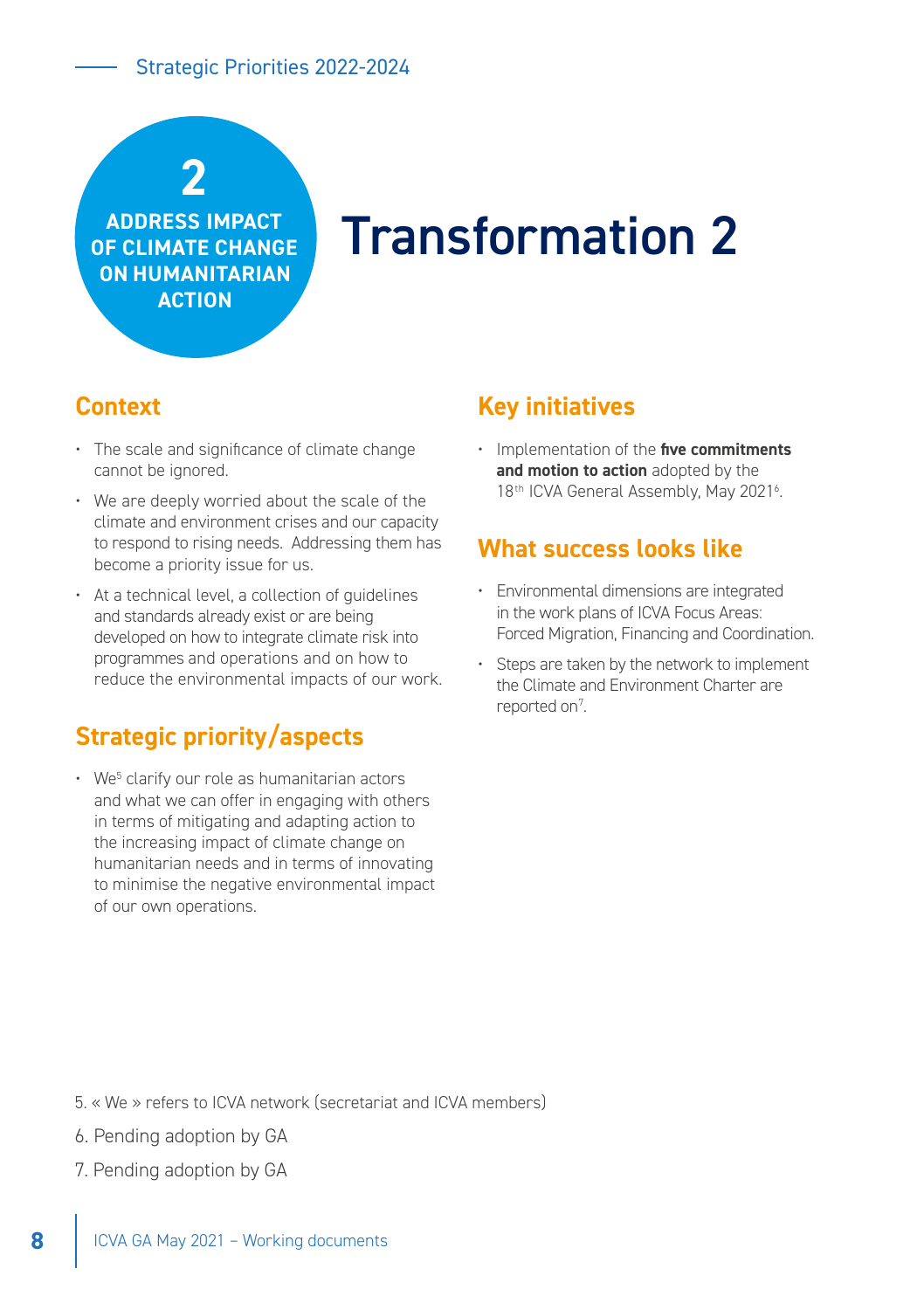# <span id="page-8-0"></span>**3**

**BE GLOBALLY DISTRIBUTED AND LOCALLY ROOTED**

# Transformation 3

### **Context**

- With the immediate challenges of responding to the COVID-19 pandemic, communities have relied more than ever on local leadership and rapidly sharing innovations.
- COVID-19 is an opportunity to "build back better" and implement the humanitarian, development and peace nexus through meaningful partnerships.

## **Strategic priority/aspects**

• We<sup>8</sup> take and stimulate concrete steps to create an environment where the diversity of humanitarian NGOs are able to meaningfully contribute to discussions and decision-making with support and resources available.

#### **Key initiatives**

**• Scaling up in regions and sub-regions** including through the NGO Fora Support Programme to support local, national, regional, and global advocacy work, levering off the voices of those closest to the issues at hand.

#### **What success looks like**

- An increased degree of participation and influence of local, national, and regional actors, members of ICVA or with which ICVA works, in global policy while maintaining support for translating from global to the local level.
- Through presence in the Sahel/ West Africa sub-region, ICVA scaled up. Driven by the localisation agenda and the climate crisis, ICVA extends to the Pacific region. The learning from partnership models and membership in Latin America enhance the development in Latin America.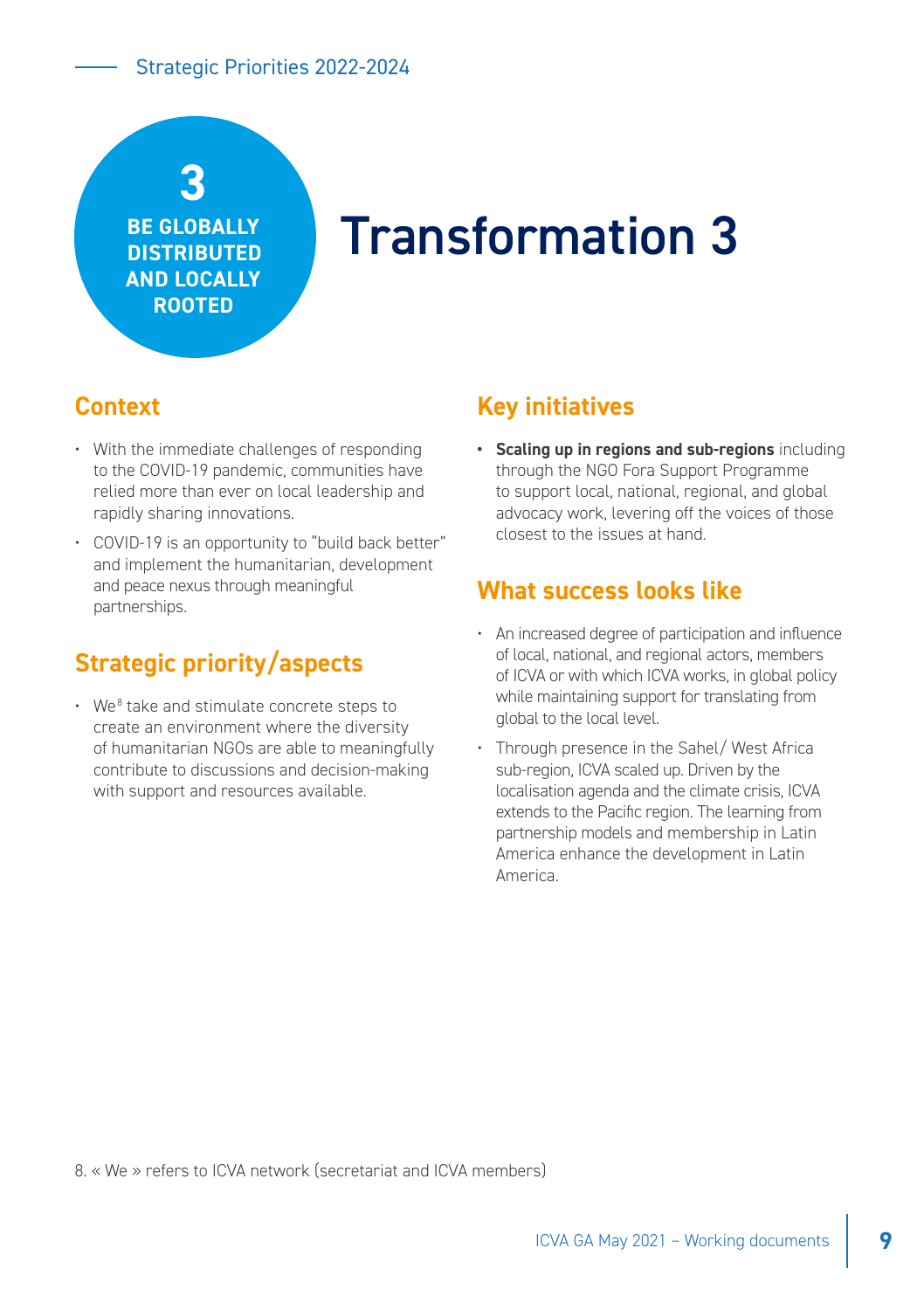<span id="page-9-0"></span>

**BE DIVERSE, INCLUSIVE, AND LIVE OUR VALUES**

# Transformation 4

#### **Context**

- The COVID crisis reveals how unequal and discriminative our societies are.
- NGOs and other humanitarian actors are increasingly unpacking issue on values, attitudes and culture with a dialogue on power and authority.

# **Strategic priority/aspects**

 $\cdot$  We<sup>9</sup> further established a global network of Members more diverse and more deeply rooted in the regions and countries impacted by humanitarian crisis.

#### **Key initiatives**

- **• Recruitment of new members** continues to reflect ICVA's diversity, humanitarian focus, and global dimension while engaging better and more strategically with the existing members is a priority.
- **Initiatives on duty of care** influence the implementation of commitments to better address health, safety, and security issues for all NGO personnel, regardless of status and nationality.

#### **What success looks like**

- ICVA's global network of members is more diverse and more deeply rooted in the regions and countries impacted by humanitarian crisis.
- IOCVA membership and governance model are set to mirror more significantly the diversity of membership and draws on the value they bring through inclusive, equitable, supportive processes.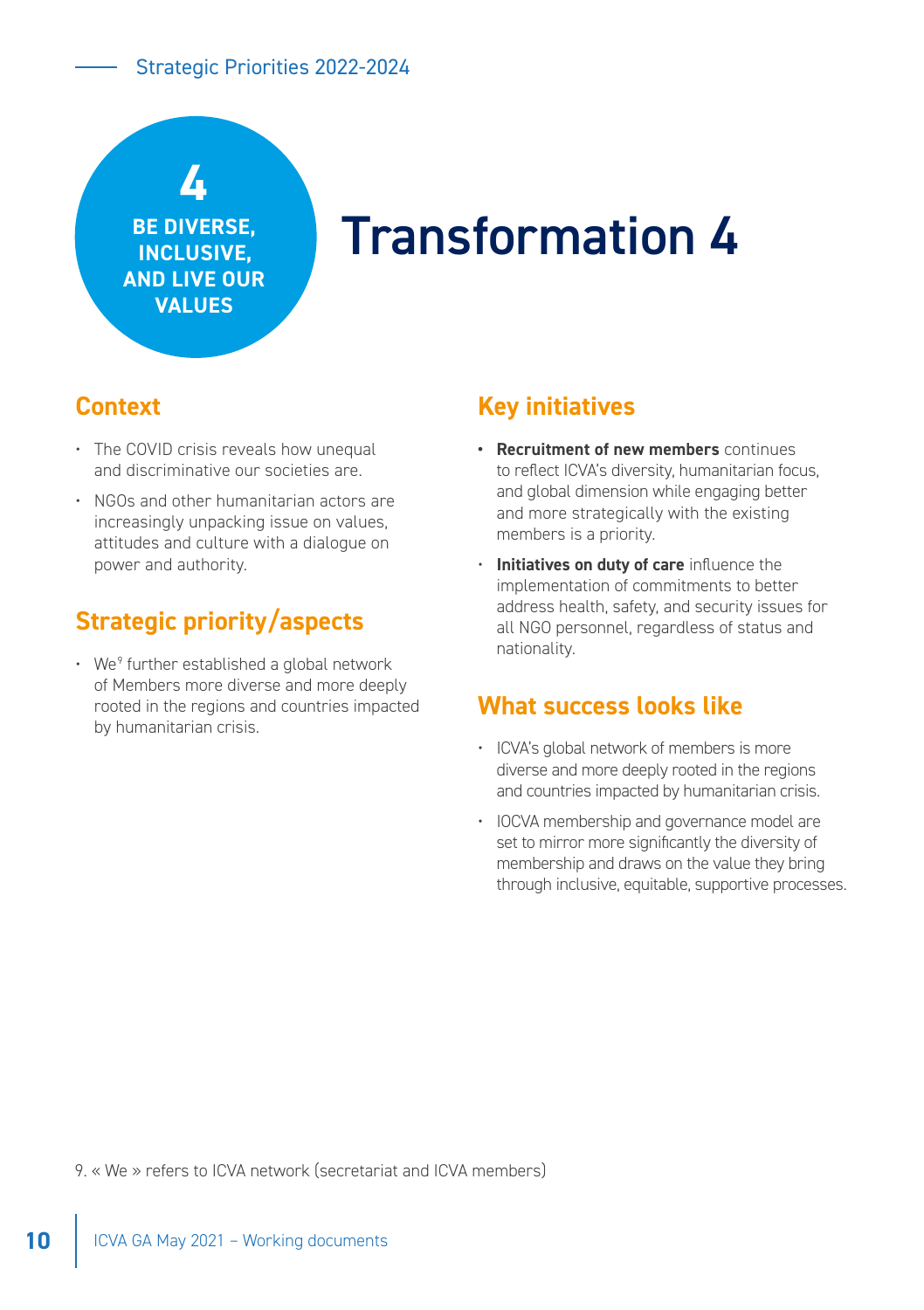# <span id="page-10-0"></span>**5**

**PROACTIVELY ENGAGE IN AGILE COLLABORATIVE PARTNERSHIPS**

# Transformation 5

# **Context**

- Humanitarian action and the range of actors involved is increasingly complex.
- The gap between humanitarian and protection needs and resources is wider than ever. Timely, flexible, and sufficient funding is not meeting the urgent needs of vulnerable people at an alarming scale.
- The imperative for meaningful collaboration within the humanitarian sector between organisations and between networks and cross sector collaboration is even more pressing.

# **Strategic priority/aspects**

 $\cdot$  We<sup>10</sup> further promote principled partnerships and re-enforce our established place as convenor for collective action and key interlocutor in the humanitarian system.

### **Key initiatives**

**• Pro-active initiatives enhancing the capacity**  of ICVA members and of other diverse actors to truly collaborate, giving up control in favour of collective influence and in a way which is primarily shaped by those experiencing or closest to humanitarian needs.

### **What success looks like**

• Members benefit from new and effective partnerships established by ICVA.